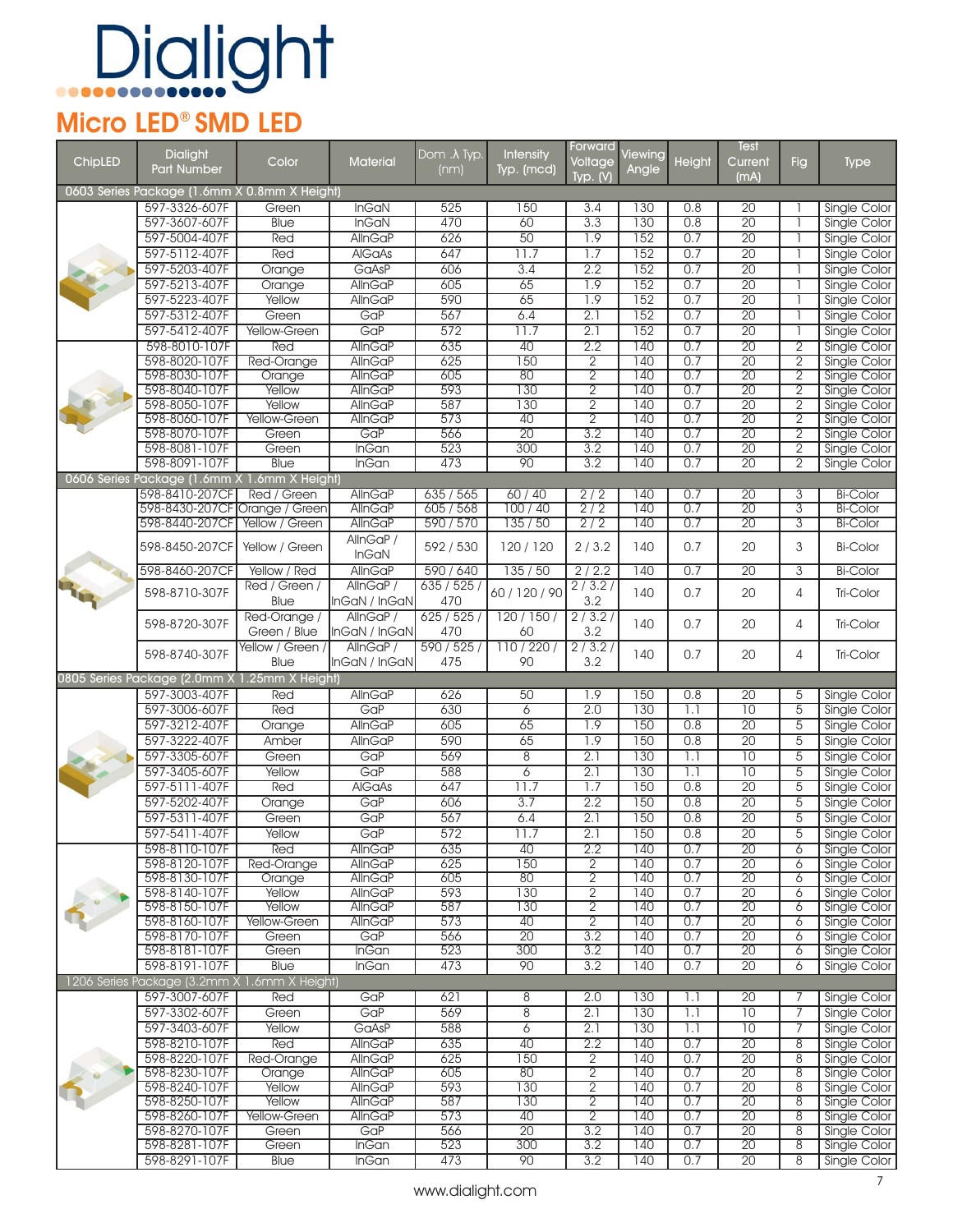#### Micro LED<sup>®</sup> SMD LED (cont.)

| ChipLED | <b>Dialight</b><br><b>Part Number</b> | Color                                                       | <b>Material</b>                    | $\overline{\mathsf{Dom}}$ . $\overline{\lambda}$ Typ.<br>(nm) | <b>Intensity</b><br>Typ. (mcd) | Forward<br>Voltage<br>Typ. (V) | <b>Viewing</b><br>Angle | Height | Test<br>Current<br>(mA) | Fig             | <b>Type</b>         |
|---------|---------------------------------------|-------------------------------------------------------------|------------------------------------|---------------------------------------------------------------|--------------------------------|--------------------------------|-------------------------|--------|-------------------------|-----------------|---------------------|
|         |                                       | 1206 Series Package with Lens (3.0mm X 1.6mm X Height)      |                                    |                                                               |                                |                                |                         |        |                         |                 |                     |
|         | 597-3612-407F                         | Blue                                                        | <b>InGaN</b>                       | 470                                                           | 133                            | 3.3                            | 50                      | 1.5    | 20                      | 9               | Single Color        |
|         | 597-3311-407F                         | Green                                                       | GaP                                | 567                                                           | 12                             | 2.1                            | 70                      | 1.5    | 20                      | 9               | Single Color        |
|         | 597-3312-407F                         | Green                                                       | AllnGaP                            | 561                                                           | 42                             | 2.1                            | 60                      | 1.5    | 20                      | 9               | Single Color        |
|         | 597-3325-407F                         | Green                                                       | <b>InGaN</b>                       | 525                                                           | 415                            | 3.3                            | 50                      | 1.5    | 20                      | 9               | Single Color        |
|         | 597-3111-407F                         | Red                                                         | GaAlAs                             | 647                                                           | 33.6                           | 1.7                            | 70                      | 1.5    | 20                      | 9               | Single Color        |
|         | 597-3021-407F                         | Red                                                         | <b>AllnGaP</b>                     | 626                                                           | 240                            | 1.9                            | 60                      | 1.5    | 20                      | 9               | Single Color        |
|         | 597-3202-407F                         | Orange                                                      | AllnGaP                            | 605                                                           | 240                            | 1.9                            | 60                      | 1.5    | 20                      | 9               | Single Color        |
|         | 597-3201-407F                         | Orange                                                      | GaAsP/GaP                          | 606                                                           | 9                              | 2.2                            | 70                      | 1.5    | 20                      | 9               | Single Color        |
|         | 597-3401-407F                         | Yellow                                                      | GaAsP                              | 590                                                           | 6                              | 2.2                            | 70                      | 1.5    | 20                      | 9               | Single Color        |
|         |                                       | 1208 Series Package with Reflector (3.0mm X 2.0mm X Height) |                                    |                                                               |                                |                                |                         |        |                         |                 |                     |
|         | 597-3002-507F                         | Red                                                         | AllnGaP                            | 630                                                           | 63                             | 2.2                            | 110                     | 1.3    | 20                      | 10              | Single Color        |
|         | 597-3021-507F                         | Red                                                         | GaAsP                              | 653                                                           | 6.3                            | 2.0                            | 110                     | 1.3    | 20                      | 10              | Single Color        |
|         | 597-3032-507F                         | Red                                                         | AllnGaP                            | 620                                                           | 100                            | 2.2                            | 110                     | 1.3    | 20                      | 10              | Single Color        |
|         | 597-3111-507F                         | Red                                                         | AIGaAs                             | 662                                                           | 16                             | 1.75                           | 110                     | 1.3    | 20                      | $\overline{10}$ | Single Color        |
|         | 597-3202-507F                         | Orange                                                      | AllnGaP                            | 605                                                           | 160                            | 2.2                            | 110                     | 1.3    | 20                      | 10              | Single Color        |
|         | 597-3211-507F                         | Orange                                                      | GaAsP                              | 612                                                           | $\overline{10}$                | 2.0                            | 110                     | 1.3    | 20                      | $\overline{10}$ | Single Color        |
|         | 597-3301-507F                         | Green                                                       | AllnGaP                            | 573                                                           | 25                             | 2.2                            | 110                     | 1.3    | 20                      | 10              | <b>Single Color</b> |
|         | 597-3312-507F                         | Green                                                       | AllnGaP                            | 560                                                           | 18                             | 2.1                            | 110                     | 1.3    | 20                      | 10              | Single Color        |
|         | 597-3322-507F                         | Green                                                       | <b>InGaN</b>                       | 525                                                           | 140                            | 3.2                            | 110                     | 1.3    | 20                      | 10              | Single Color        |
|         | 597-3401-507F                         | Yellow                                                      | GaAsP                              | 588                                                           | 6.3                            | 2.1                            | 110                     | 1.3    | 20                      | 10              | Single Color        |
|         | 597-3402-507F                         | Yellow                                                      | <b>AllnGaP</b>                     | 590                                                           | 160                            | 2.2                            | 110                     | 1.3    | 20                      | 10              | Single Color        |
|         | 597-3502-507F                         | Yellow-Green                                                | AllnGaP                            | 572                                                           | 25                             | 2.2                            | 110                     | 1.3    | 20                      | 10              | Single Color        |
|         | 597-3602-507F                         | Blue                                                        | <b>InGaN</b>                       | 470                                                           | 100                            | 3.3                            | 110                     | 1.3    | 20                      | 10              | Single Color        |
|         | 597-3902-507F                         | White                                                       | <b>InGaN</b>                       | x: 0.3<br>y: 0.3                                              | 900                            | 3.2                            | 110                     | 1.3    | 20                      | 10              | Single Color        |
|         |                                       | 1210 Series Package (3.2mm X 2.7mm X Height)                |                                    |                                                               |                                |                                |                         |        |                         |                 |                     |
|         | 597-7702-607F                         | Red/Green                                                   | GaAsP/GaP                          | 621/569                                                       | 12/15                          | 2.0/2.1                        | 130                     | 1.1    | 20                      | 11              | <b>Bi-Color</b>     |
|         | 597-7722-607F                         | Yellow/Green                                                | GaP/GaAsp                          | 588/569                                                       | 9/15                           | 2.1/2.1                        | 130                     | 1.1    | 20                      | 11              | <b>Bi-Color</b>     |
|         | 598-8610-207F                         | Red / Green                                                 | <b>AllnGaP</b>                     | 635/565                                                       | 60/40                          | 2/2                            | 140                     | 0.7    | 20                      | 12              | <b>Bi-Color</b>     |
|         | 598-8621-207F                         | Red-Orange /<br>Green                                       | AllnGaP /<br>InGaN                 | 625/525                                                       | 100 / 220                      | 2/3.2                          | 140                     | 0.7    | 20                      | 12              | <b>Bi-Color</b>     |
|         | 598-8631-207F Red-Orange /            | Green                                                       | AllnGaP                            | 625 / 568                                                     | 110/40                         | 2/2                            | 140                     | 0.7    | 20                      | 12              | <b>Bi-Color</b>     |
|         | 598-8640-207F                         | Yellow / Green                                              | <b>AllnGaP</b>                     | 590 / 570                                                     | 135 / 50                       | 2/2                            | 140                     | 0.7    | 20                      | 12              | <b>Bi-Color</b>     |
|         | 598-8660-207F                         | Yellow / Red                                                | AllnGaP                            | 590 / 640                                                     | 135 / 50                       | 2/2.2                          | 140                     | 0.7    | 20                      | 12              | <b>Bi-Color</b>     |
|         | 598-8610-307F                         | Red / Green /<br>Blue                                       | AllnGaP                            | 635/525/<br>470                                               | 60 / 120 / 80                  | 2/3.2<br>/3.2                  | 140                     | 0.7    | 20                      | 13              | Tri-Color           |
|         | 598-8920-307F                         | Red-Orange /<br>Green / Blue                                | AllnGaP/<br>InGaN/<br>InGaN        | 625/525/<br>470                                               | 120 / 150 /<br>60              | 2/3.2/<br>3.2                  | 140                     | 0.7    | 20                      | 13              | Tri-Color           |
|         | 598-8940-307F                         | Yellow / Green /<br>Blue                                    | AllnGaP/<br>InGAN/<br><b>InGaN</b> | 590 / 525 /<br>475                                            | 110/220/<br>90                 | 2/3.2/<br>3.2                  | 140                     | 0.7    | 20                      | 13              | Tri-Color           |
|         |                                       | 1210 Series Package with Reflector (3.0mm X 2.5mm X Height) |                                    |                                                               |                                |                                |                         |        |                         |                 |                     |
|         | 597-7701-507F                         | Red/Green                                                   | GaAsP/GaP                          | 653/575                                                       | 6.3/16                         | 2.0/2.2                        | 100                     | 1.3    | 20                      | 14              | <b>Bi-Color</b>     |
|         | 597-7721-507F                         | Yellow/Green                                                | GaAsP/GaP                          | 589/575                                                       | 6.3 / 21                       | 2.1/2.2                        | 100                     | 1.3    | 20                      | 14              | <b>Bi-Color</b>     |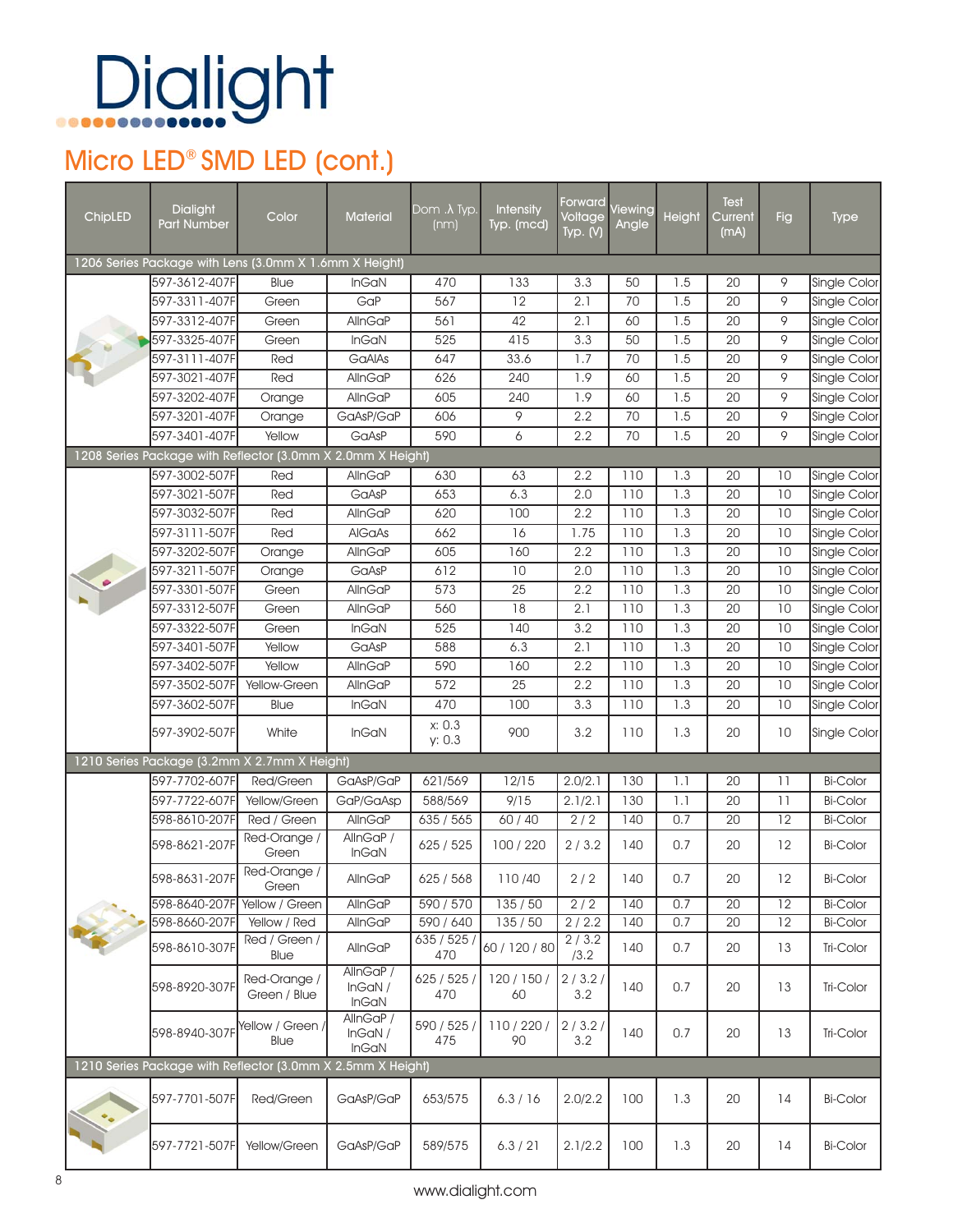#### **PLCC**

| <b>PLCC</b> | <b>Dialight</b><br><b>Part Number</b> | Color                                                         | Material                    | Dom. Typ.<br>(nm)   | <b>Intensity</b><br>Typ. (mcd) | Forward<br>Voltage<br>Typ. $(y)$ | Viewing<br>Angle | Height           | <b>Test</b><br>Current<br>(mA) | <b>Fig</b>      | <b>Type</b>         |
|-------------|---------------------------------------|---------------------------------------------------------------|-----------------------------|---------------------|--------------------------------|----------------------------------|------------------|------------------|--------------------------------|-----------------|---------------------|
|             |                                       | PLCC-2 Series Package with Reflector (3.5mm X 2.8mm X Height) |                             |                     |                                |                                  |                  |                  |                                |                 |                     |
|             | 597-3001-207F                         | Red                                                           | GaAsP/GaP                   | 620                 | 10                             | 2.0                              | 120              | 1.9              | 20                             | 24              | <b>Single Color</b> |
|             | 597-3008-207F                         | Red                                                           | <b>InGaAIP</b>              | 630                 | 12.6                           | $\overline{1.8}$                 | 120              | 1.9              | $\overline{2}$                 | $\overline{24}$ | <b>Single Color</b> |
|             | 597-3121-207F                         | Red                                                           | <b>AlGaAs</b>               | 645                 | 35.5                           | 1.75                             | 120              | 1.9              | $\overline{10}$                | $\overline{24}$ | Single Color        |
|             | 597-3208-207F                         | Orange                                                        | <b>InGaAIP</b>              | 606                 | 19.6                           | 1.8                              | 120              | $\overline{1.9}$ | $\overline{2}$                 | $\overline{24}$ | <b>Single Color</b> |
|             | 597-3211-207F                         | Orange                                                        | GaAsP/GaP                   | 606                 | 18.3                           | 2.0                              | 120              | 1.9              | $\overline{10}$                | $\overline{24}$ | <b>Single Color</b> |
|             | 597-3231-207F                         | Yellow                                                        | <b>AllnGaP</b>              | 587                 | 100                            | 2.0                              | $\overline{120}$ | 1.9              | $\overline{20}$                | $\overline{24}$ | Single Color        |
|             | 597-3301-207F                         | Green                                                         | GaAsP/GaP                   | 570                 | 19.6                           | 2.0                              | 120              | 1.9              | $\overline{10}$                | 24              | Single Color        |
|             | 597-3306-207F                         | Green                                                         | GaAIP                       | 570                 | $\overline{24}$                | 2.0                              | 120              | 1.9              | 10                             | $\overline{24}$ | <b>Single Color</b> |
|             | 597-3308-207F                         | Green                                                         | <b>InGaAIP</b>              | 570                 | 6.3                            | 1.8                              | $\overline{120}$ | 1.9              | $\overline{2}$                 | $\overline{24}$ | Single Color        |
|             | 597-3401-207F                         | Yellow                                                        | GaAsP/GaP                   | 587                 | 12.6                           | 2.0                              | 120              | 1.9              | $\overline{10}$                | $\overline{24}$ | <b>Single Color</b> |
|             | 597-3408-207F                         | Yellow                                                        | <b>InGaAIP</b>              | 587                 | 15.7                           | $\overline{1.8}$                 | 120              | 1.9              | $\overline{2}$                 | $\overline{24}$ | Single Color        |
|             | 597-3601-207F                         | <b>Blue</b>                                                   | <b>InGaN</b>                | 465                 | $\overline{11}$                | 3.5                              | 120              | 1.9              | $\overline{10}$                | $\overline{24}$ | Single Color        |
|             | 597-3901-207F                         | White                                                         | InGaN                       | x: 0.32<br>y: 0.31  | 135                            | 3.5                              | 120              | 1.9              | 20                             | 24              | <b>Single Color</b> |
|             |                                       | PLCC-4 Series Package with Reflector (3.5mm X 2.8mm X Height) |                             |                     |                                |                                  |                  |                  |                                |                 |                     |
|             | 597-3029-207F                         | Red                                                           | <b>InGaAIP</b>              | 625                 | 1800                           | 2.15                             | 120              | 1.9              | 50                             | 25              | Single Color        |
|             | 597-3209-207F                         | Orange                                                        | <b>InGaAIP</b>              | 606                 | 2240                           | 2.15                             | 120              | 1.9              | 50                             | 25              | <b>Single Color</b> |
|             | 597-3329-207F                         | Green                                                         | <b>InGaN</b>                | 525                 | 1800                           | 3.4                              | 120              | 1.9              | $\overline{30}$                | $\overline{25}$ | Single Color        |
|             | 597-3409-207F                         | Yellow                                                        | <b>InGaAIP</b>              | 589                 | 1800                           | 2.15                             | 120              | $\overline{1.9}$ | 50                             | $\overline{25}$ | <b>Single Color</b> |
|             | 597-3609-207F                         | <b>Blue</b>                                                   | <b>InGaN</b>                | 469                 | 450                            | 3.4                              | 120              | 1.9              | 30                             | $\overline{25}$ | <b>Single Color</b> |
|             | 597-3909-207F                         | White                                                         | InGaN                       | x:0.30<br>V:0.28    | 1600                           | 3.3                              | 120              | 1.9              | 30                             | 25              | Single Color        |
|             | 597-7701-207F                         | <b>Red/Green</b>                                              | GaAsP/GaP                   | 628/570             | 11.3/11.3                      | 2.0                              | 120              | 1.9              | 10                             | $\overline{26}$ | <b>Bi-Color</b>     |
|             | 597-7721-207F                         | Yellow/Green                                                  | Gap/GaAsP                   | 590/570             | 16/16                          | 2.1/2.0                          | 120              | $\overline{1.9}$ | $\overline{20}$                | $\overline{26}$ | <b>Bi-Color</b>     |
|             | 597-7731-207F                         | <b>Red/Yellow</b>                                             | GaAIP                       | 628/590             | 10.5/10.5                      | 2.0/2.0                          | 120              | 1.9              | $\overline{10}$                | $\overline{26}$ | <b>Bi-Color</b>     |
|             | 597-7741-207F                         | Orange/Green                                                  | GaAsP/GaP                   | 606/570             | 11.3/17.6                      | 2.0                              | $\overline{120}$ | 1.9              | $\overline{10}$                | $\overline{26}$ | <b>Bi-Color</b>     |
|             | 597-7752-007F                         | <b>Red/Green</b>                                              | AllnGaP/InGaN               | 625/525             | 350/850                        | 2.0/3.15                         | $\overline{120}$ | 1.9              | $\overline{20}$                | 26              | <b>Bi-Color</b>     |
|             | 597-7761-207F                         | Orange/Green                                                  | GaAsP/GaP                   | 605/557             | 11.3/17.6                      | 2.0                              | 120              | 1.9              | $\overline{10}$                | $\overline{26}$ | <b>Bi-Color</b>     |
|             | 597-7781-207F                         | <b>Red/Blue</b>                                               | InGaAIP/GaN                 | 633/467             | 45/11                          | 2.0/3.5                          | 120              | 1.9              | $\overline{10}$                | $\overline{26}$ | <b>Bi-Color</b>     |
|             | 597-7712-207F                         | Red/<br>Green/<br>Blue                                        | AllnGaP/<br>InGaN/<br>InGaN | 617/<br>528/<br>470 | 190/<br>370/<br>98             | 2/3.5/3.6                        | 120              | 1.9              | 20                             | 27              | Tri-Color           |

#### Reverse Mount

| Reverse<br><b>Mount</b>                    | <b>Dialight</b><br><b>Part Number</b> | Color        | <b>Material</b>        | Dom. Typ.<br>(nm) | Intensity<br>Typ. (mcd) | Forward Viewing<br>Voltage<br>Typ. (V) | Angle | Height       | Test<br>Current<br>(mA) | Fig. | <b>Type</b>     |
|--------------------------------------------|---------------------------------------|--------------|------------------------|-------------------|-------------------------|----------------------------------------|-------|--------------|-------------------------|------|-----------------|
| 1206 Series Package (3.2mm X 1.6 X Height) |                                       |              |                        |                   |                         |                                        |       |              |                         |      |                 |
|                                            | 597-6001-607Fl                        | Red          | <b>AllnGaP</b>         | 631               | 150                     | 2.0                                    | 70    | $\mathbf{L}$ | 20                      | 28   | Single Color    |
|                                            | 597-6201-607F                         | Orange       | <b>AllnGaP</b>         | 605               | 260                     | 2.0                                    | 70    | 1.1          | 20                      | 28   | Single Color    |
|                                            | 597-6301-607F                         | Green        | <b>InGaN</b>           | 525               | 410                     | 3.0                                    | 70    | 1.1          | 20                      | 28   | Single Color    |
|                                            | 597-6401-607F                         | Yellow       | <b>AllnGaP</b>         | 587               | 240                     | 2.0                                    | 70    | 1.1          | 20                      | 28   | Single Color    |
|                                            | 597-6501-607F                         | Yellow-Green | <b>AllnGaP</b>         | 572               | 104                     | 2.2                                    | 70    | $\mathsf{L}$ | 20                      | 28   | Single Color    |
|                                            | 597-6601-607F                         | Blue         | <b>InGaN</b>           | 470               | 112                     | 3.0                                    | 70    | 1.1          | 20                      | 28   | Single Color    |
|                                            | 597-6901-607F                         | White        | <b>InGaN</b>           | x.304, y.301      | 70                      | 3                                      | 70    | 1.1          | 5                       | 28   | Single Color    |
|                                            | 597-7703-607F                         | Red/Green    | <b>AllnGaP</b>         | 631/571           | 55/45                   | 2.0                                    | 30    | 1. I         | 20                      | 29   | <b>Bi-Color</b> |
|                                            | 597-7783-607FI                        | Red/Blue     | <b>IAIInGaP/InGaNI</b> | 631/470           | 45/45                   | 2.0/3.3                                | 130   | 1.1          | 20                      | 29   | <b>Bi-Color</b> |

#### Right Angle

| <b>Right Angle</b>                            | <b>Dialight</b><br><b>Part Number</b> | Color               | <b>Material</b> | Dom . A Typ.<br>(nm) | <b>Intensity</b><br>Typ. (mcd) | Forward Viewing<br>Voltage<br>Typ. $(V)$ | Angle | Height | Test<br>Current<br>(mA) | Fig | <b>Type</b>  |  |  |
|-----------------------------------------------|---------------------------------------|---------------------|-----------------|----------------------|--------------------------------|------------------------------------------|-------|--------|-------------------------|-----|--------------|--|--|
| 0605 Series Package (1.6mm X 1.15mm X Height) |                                       |                     |                 |                      |                                |                                          |       |        |                         |     |              |  |  |
|                                               | 597-2003-507F                         | Red                 | <b>AllnGaP</b>  | 630                  | 40                             | 2.2                                      | 35    | 0.55   | 20                      | 15  | Single Color |  |  |
|                                               | 597-2033-507F                         | Red                 | <b>AllnGaP</b>  | 620                  | 63                             | 2.2                                      | 35    | 0.55   | 20                      | 15  | Single Color |  |  |
|                                               | 597-2203-507F                         | Orange              | <b>AllnGaP</b>  | 605                  | 100                            | 2.2                                      | 35    | 0.55   | 20                      | 15  | Single Color |  |  |
|                                               | 597-2403-507F                         | Yellow              | <b>AllnGaP</b>  | 590                  | 63                             | 2.0                                      | 35    | 0.55   | 30                      | 15  | Single Color |  |  |
|                                               | 597-2503-507F                         | <b>Yellow-Green</b> | <b>AllnGaP</b>  | 572                  | $\overline{25}$                | 2.2                                      | 35    | 0.55   | $\overline{20}$         | 15  | Single Color |  |  |
|                                               | 597-2603-507F                         | Blue                | <b>InGaN</b>    | 470                  | 140                            | 3.2                                      | 40    | 0.55   | $2\overline{0}$         | 15  | Single Color |  |  |
|                                               | 597-2903-507F                         | White               | <b>InGaN</b>    | x: 0.31<br>V: 0.31   | 170                            | 3.1                                      | 50    | 0.55   | 10                      | 15  | Single Color |  |  |
|                                               | 597-2323-507F                         | Green               | <b>InGaN</b>    | 527                  | 56                             | 3,0                                      | 40    | 0,55   | 5                       | 15  | Single Color |  |  |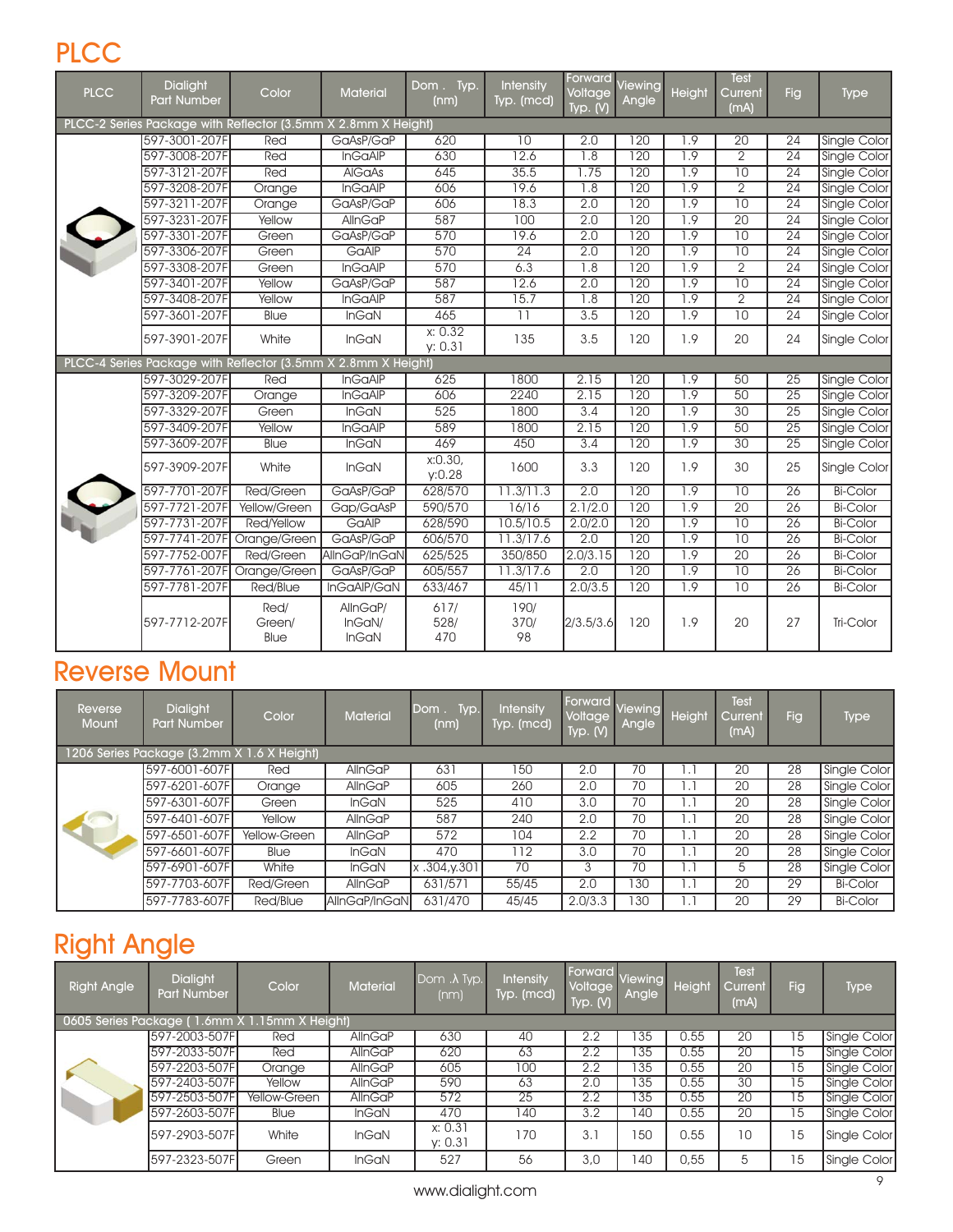# Dialight<br>Right Angle

| <b>Right Angle</b> | <b>Dialight</b>              | Color                                                             | <b>Material</b>           | Dom . A Typ.       | <b>Intensity</b> | Forward<br>Voltage | Viewing | Height         | Test<br>Current | <b>Fig</b>      |                                                                                    |
|--------------------|------------------------------|-------------------------------------------------------------------|---------------------------|--------------------|------------------|--------------------|---------|----------------|-----------------|-----------------|------------------------------------------------------------------------------------|
|                    | <b>Part Number</b>           |                                                                   |                           | (nm)               | Typ. (mcd)       | Typ. $(V)$         | Angle   |                | (mA)            |                 | <b>Type</b>                                                                        |
|                    |                              | 1208 Series Package (3.0mm X 2.0mm X Height)                      |                           |                    |                  |                    |         |                |                 |                 |                                                                                    |
|                    | 597-2002-407F                | Red                                                               | AllnGaP                   | 626                | 50               | 1.9                | 130     |                | 20              | 16              | <b>Single Color</b>                                                                |
|                    | 597-2111-407F                | Red                                                               | GaAIAs                    | 647                | 12.4             | 1.7                | 130     | $\mathbf{1}$   | 20              | 16              | <b>Single Color</b>                                                                |
|                    | 597-2201-407F                | Amber                                                             | GaAsP/GaP                 | 606                | $\overline{3}$   | 2.2                | 130     | 1              | $\overline{20}$ | 16              | <b>Single Color</b>                                                                |
|                    | 597-2212-407F                | Orange                                                            | AllnGaP                   | 605                | 65               | 1.9                | 130     |                | $\overline{20}$ | 16              | <b>Single Color</b>                                                                |
|                    | 597-2222-407F                | Yellow                                                            | <b>AllnGaP</b>            | 590                | 65               | 1.9                | 130     |                | $\overline{20}$ | $\overline{16}$ | Single Color                                                                       |
|                    | 597-2311-407F                | Green                                                             | GaP                       | 567                | 5.2              | 2.1                | 130     | $\overline{1}$ | $\overline{20}$ | 16              | Single Color                                                                       |
|                    | 597-2401-407F                | Yellow                                                            | GaAsP/GaP                 | 590                | $\overline{3}$   | 2.2                | 130     | 1              | $\overline{20}$ | $\overline{16}$ | Single Color                                                                       |
|                    | 597-2413-407F                | Yellow                                                            | GaAsP/GaP                 | 586                | 8.8              | 2.1                | 130     | ı              | $\overline{25}$ | 16              | <b>Single Color</b>                                                                |
|                    | 597-2002-607F                | Red                                                               | AllnGaP                   | 631                | $\overline{125}$ | 2.0                | 130     | 1              | $\overline{20}$ | $\overline{17}$ | <b>Single Color</b>                                                                |
|                    | 597-2211-607F                | Orange                                                            | <b>AllnGaP</b>            | 605                | $\overline{125}$ | 2.0                | 130     | ı              | $\overline{20}$ | 17              | Single Color                                                                       |
|                    | 597-2222-607F                | Yellow                                                            | <b>AllnGaP</b>            | 589                | $\overline{125}$ | 2.0                | 130     | $\mathbf{1}$   | $\overline{20}$ | $\overline{17}$ | Single Color                                                                       |
|                    | 597-2501-607F                | Green                                                             | <b>AllnGaP</b>            | 572                | $\overline{50}$  | 2.0                | 130     |                | 20              | 17              | <b>Single Color</b>                                                                |
|                    | 597-2601-607F                | Green                                                             | <b>InGaN</b>              | 525                | 195              | 3.2                | 130     |                | $\overline{20}$ | $\overline{17}$ | <b>Single Color</b>                                                                |
|                    | 597-2901-607F                | <b>Blue</b>                                                       | <b>InGaN</b>              | 470                | 125              | 3.0                | 130     | -1             | 20              | 17              | Single Color                                                                       |
|                    | 597-2723-607F                | Yellow/Green                                                      | <b>AllnGaP</b>            | 589/571            | 75/35            | 2.0                | 130     | $\mathbf{1}$   | $\overline{20}$ | $\overline{18}$ | <b>Bi-Color</b>                                                                    |
|                    | 597-2751-607F                | <b>Red/Green</b>                                                  | <b>AllnGaP</b>            | 631/571            | 45/35            | 2.0                | 130     | $\mathbf{1}$   | $\overline{20}$ | $\overline{18}$ | <b>Bi-Color</b>                                                                    |
|                    |                              |                                                                   |                           |                    |                  |                    |         |                |                 |                 |                                                                                    |
|                    | 597-2712-607F                | Red/<br>Green/                                                    | AllnGaP/<br>InGaN/        | 624/<br>525/       | 110/<br>280/     | 2/<br>3.5/         | 130     | $\mathbb{I}$   | 20              | 19              | Tri-Color                                                                          |
|                    |                              | Blue                                                              | InGaN                     | 470                | 100              | 3.5                |         |                |                 |                 |                                                                                    |
|                    |                              |                                                                   |                           |                    |                  |                    |         |                |                 |                 |                                                                                    |
|                    |                              | 1208 Series Package (3.2mm X 1.5mm X Height) Note size difference |                           |                    |                  |                    |         |                |                 |                 |                                                                                    |
|                    | 598-8310-117F                | Red                                                               | AllnGaP                   | 635                | 40               | 2.2                | 160     |                | $\overline{20}$ | 20              | Single Color                                                                       |
|                    | 598-8320-117F                | Red-Orange                                                        | AllnGaP                   | 625                | 150              | $\overline{2}$     | 160     |                | $\overline{20}$ | 20              | <b>Single Color</b>                                                                |
|                    | 598-8330-117F                | Orange                                                            | <b>AllnGaP</b>            | 605                | 80               | 2                  | 160     |                | $\overline{20}$ | $\overline{20}$ | Single Color                                                                       |
|                    | 598-8340-117F                | Yellow                                                            | AllnGaP                   | 593                | 130              | $\overline{2}$     | 160     | $\overline{1}$ | 20              | 20              | Single Color                                                                       |
|                    | 598-8350-117F                | Yellow                                                            | <b>AllnGaP</b>            | 587                | 130              | $\overline{2}$     | 160     | ı              | $\overline{20}$ | $\overline{20}$ | <b>Single Color</b>                                                                |
|                    | 598-8360-117F                | Yellow-Green                                                      | AllnGaP                   | 573                | 40               | $\overline{2}$     | 160     | 1              | $\overline{20}$ | $\overline{20}$ | Single Color                                                                       |
|                    | 598-8370-117F                | Green                                                             | GaP                       | 566                | $\overline{20}$  | $\overline{2}$     | 160     | 1              | $\overline{20}$ | $\overline{20}$ | <b>Single Color</b>                                                                |
|                    | 598-8380-117F                | Green                                                             | InGan                     | 523                | 220              | 3.2                | 160     | $\mathbf{1}$   | $\overline{20}$ | 20              | <b>Single Color</b>                                                                |
|                    | 598-8391-117F                | <b>Blue</b>                                                       | <b>InGan</b>              | 473                | 90               | 3.2                | 160     | $\mathbf{1}$   | $\overline{20}$ | $\overline{20}$ | <b>Single Color</b>                                                                |
|                    | 598-8510-207F                | Red / Green                                                       | <b>AllnGaP</b>            | 635/565            | 60/40            | 2/2                | 160     |                | $\overline{20}$ | $\overline{21}$ | <b>Bi-Color</b>                                                                    |
|                    | 598-8520-207F                | Red Orange /<br>Green                                             | AllnGaP                   | 625 / 568          | 110/40           | 2                  | 160     | $\mathbf{I}$   | 20              | 21              | <b>Bi-Color</b>                                                                    |
|                    |                              | 598-8530-207F Orange / Green                                      | AllnGaP                   | 605 / 568          | 100/40           | 2/2                | 160     | $\mathbf{I}$   | 20              | 21              | <b>Bi-Color</b>                                                                    |
|                    | 598-8540-207F Yellow / Green |                                                                   | <b>AllnGaP</b>            | 590 / 570          | 135/50           | 2/2                | 160     | 1              | $\overline{20}$ | $\overline{21}$ | <b>Bi-Color</b>                                                                    |
|                    | 598-8550-207F Yellow / Green |                                                                   | AllnGaP /<br><b>InGaN</b> | 592 / 530          | 120/120          | 2/3.2              | 160     |                | 20              | 21              | <b>Bi-Color</b>                                                                    |
|                    | 598-8560-207F                | Yellow / Red                                                      | AllnGaP                   | 590 / 640          | 135/50           | 2/2.2              | 160     | 1              | $\overline{20}$ | $\overline{21}$ | <b>Bi-Color</b>                                                                    |
|                    |                              | Red / Green /                                                     | AllnGaP /                 | 635/525            |                  | 2/3.2/             |         |                |                 |                 |                                                                                    |
|                    | 598-8810-307F                | Blue                                                              | InGaN / InGaN             | 470                | 60 / 120 / 90    | 3.2                | 160     | $\mathbb{I}$   | 20              | 22              | Tri-Color<br><b>Tri-Color</b>                                                      |
|                    | 598-8820-307F                | Red-Orange /                                                      | AllnGaP /                 | 625 / 525 /        | 120 / 150 /      | 2/3.2/             | 160     | $\mathbb{I}$   | 20              | 22              |                                                                                    |
|                    |                              | Green / Blue                                                      | InGaN / InGaN             | 470                | 60               | 3.2                |         |                |                 |                 | $\frac{1}{2}$<br>₩                                                                 |
|                    | 598-8840-307F                | Yellow / Green /                                                  | AllnGaP /                 | 590 / 525 /        | 110/220/         | 2/3.2/             | 160     | $\mathbb{I}$   | 20              | 22              | Tri-Color                                                                          |
|                    |                              | Blue                                                              | InGaN / InGaN             | 475                | 90               | 3.2                |         |                |                 |                 | $\begin{array}{c}\n\stackrel{\bullet}{\leftrightarrow} \\ \downarrow\n\end{array}$ |
|                    |                              | 1616 Series Package with Reflector (4mm X 4mm X Height)           |                           |                    |                  |                    |         |                |                 |                 |                                                                                    |
|                    | 597-2001-213F                | Red                                                               | Gap/GaAsP                 | 630                | 7.8              | 1.8                | 120     | 3.6            | 2               | 23              | Single Color                                                                       |
|                    | 597-2201-815F                | Yellow                                                            | <b>AllnGaP</b>            | 587                | 590              | 2.1                | 120     | 3.6            | $\overline{20}$ | 23              | Single Color                                                                       |
|                    | 597-2301-213F                | Green                                                             | GaP/GaP                   | 570                | 5.6              | 1.8                | 120     | 3.6            | $\overline{2}$  | $\overline{23}$ | Single Color                                                                       |
|                    | 597-2321-816F                | Green                                                             | InGaN                     | 528                | 627              | 3.5                | 120     | 3.6            | $\overline{20}$ | 23              | Single Color                                                                       |
|                    | 597-2401-213F                | Yellow                                                            | Gap/GaAsP                 | 587                | 14               | 1.8                | 120     | 3.6            | $\overline{2}$  | 23              | Single Color                                                                       |
|                    | 597-2301-824F                | Green                                                             | AllnGaP                   | 570                | 78               | 2.0                | 120     | 3.6            | 20              | 23              | Single Color                                                                       |
|                    | 597-2601-817F                | Blue                                                              | <b>InGaN</b>              | 470                | 157              | 3.6                | 120     | 3.6            | 20              | 23              | Single Color                                                                       |
|                    | 597-2901-822F                | White                                                             | <b>InGaN</b>              | x: 0.33<br>y: 0.33 | 532              | 3.6                | 120     | 3.6            | 20              | 23              | Single Color                                                                       |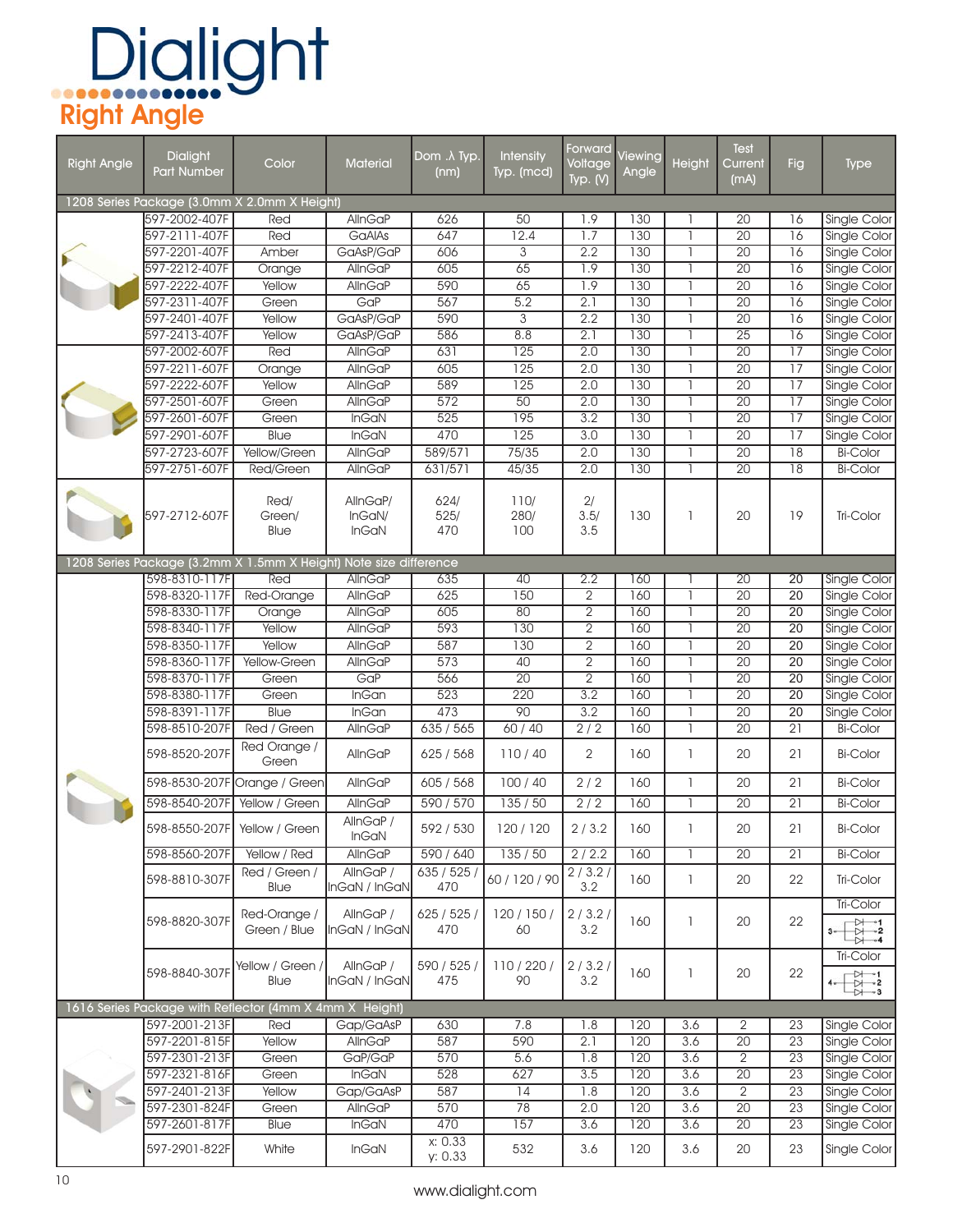#### **Drawings**

### Micro LED® SMD LED



.063 (1,6)

 $\overline{\mathbb{R}}$ ٠,  $\Theta^{\circledS}_\circ$ i WAVELENGT YELLOW

 $\odot$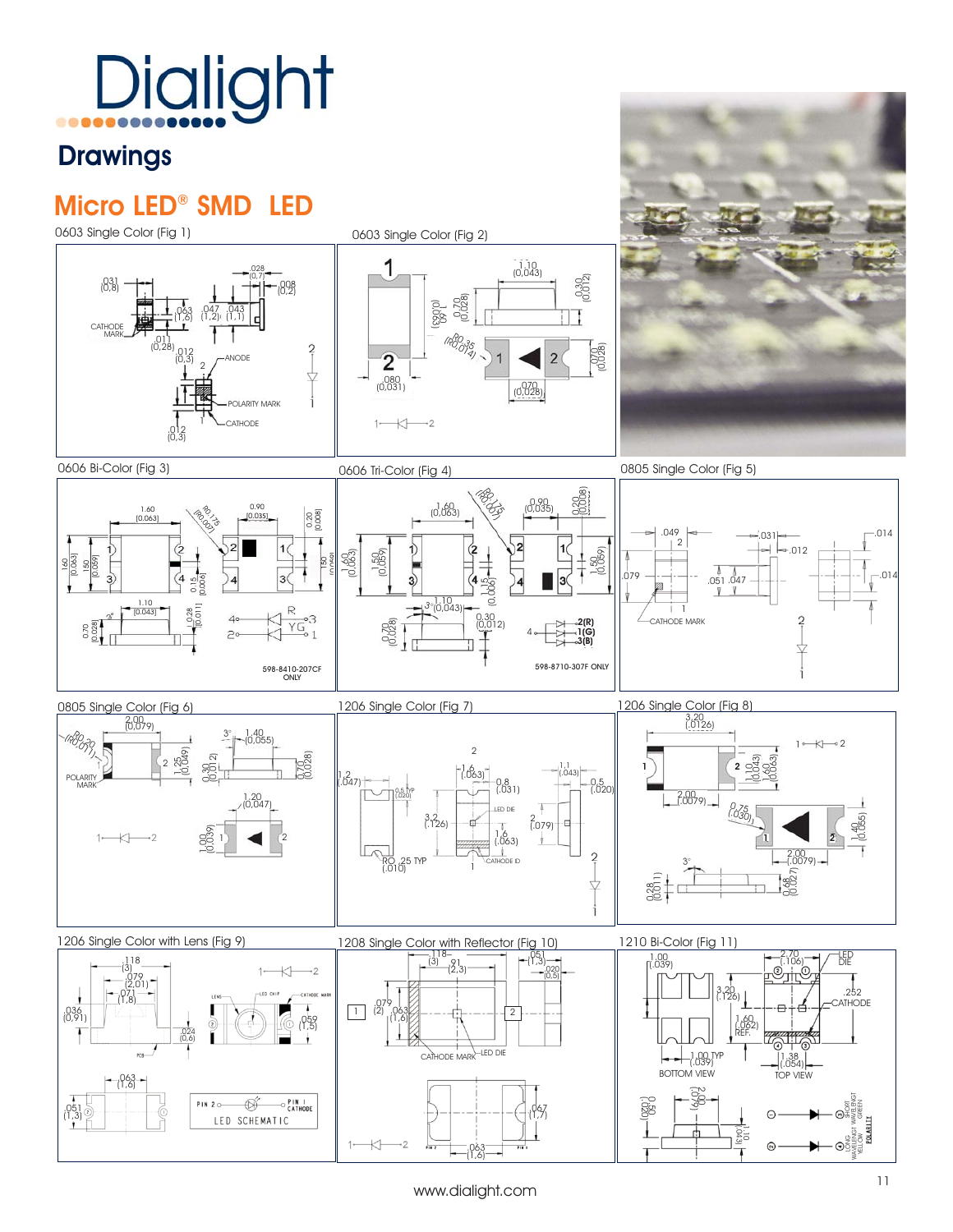#### **Drawings**

#### Micro LED® SMD LED (cont.)



#### Right Angle